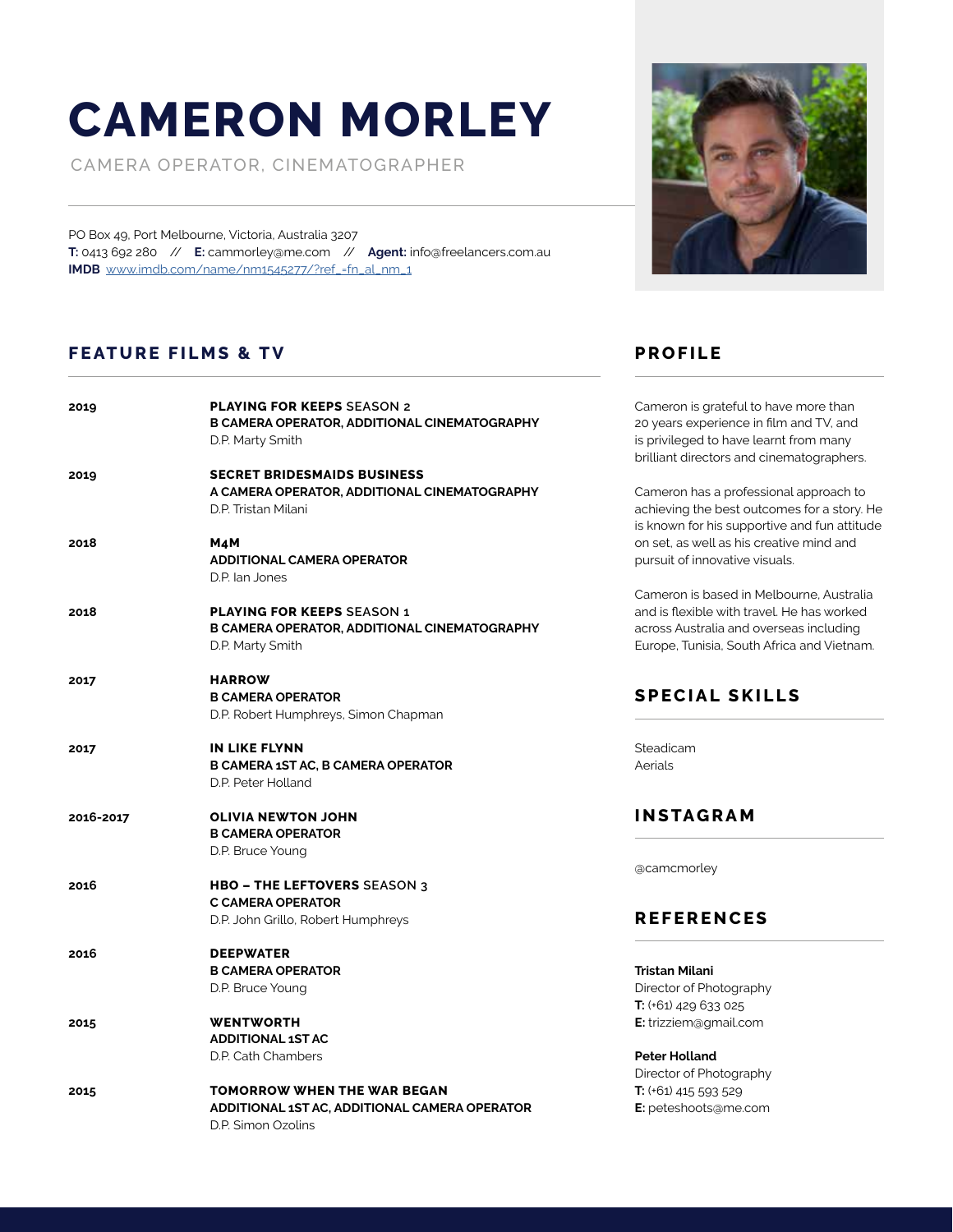#### **CAMERON MORLEY** CAMERA OPERATOR, CINEMATOGRAPHER

PO Box 49, Port Melbourne, Victoria, Australia 3207 **T:** 0413 692 280 // **E:** cammorley@me.com // **Agent:** info@freelancers.com.au **IMDB** www.imdb.com/name/nm1545277/?ref\_=fn\_al\_nm\_1

### **FEATURE FILMS & TV**

| <b>NOWHERE BOYS</b><br><b>OFFSPRING SEASON 3</b><br>2015<br>2012<br>A CAMERA 1ST AC<br><b>ADDITIONAL 1ST AC</b><br>D.P. Jaems Grant<br>D.P. John Brawley<br><b>JACK IRISH TELEMOVIES</b><br><b>CHILDHOOD'S END</b><br>2011<br>2015<br><b>B CAMERA OPERATOR</b><br>A CAMERA 1ST AC<br>D.P. Neville Kidd<br>D.P. Martin McGrath<br><b>SECRET RIVER</b><br><b>RUSH SEASON 4</b><br>2014<br>2011<br><b>ADDITIONAL 1ST AC</b><br><b>B CAMERA 1ST AC</b><br>D.P. Bruce Young<br>D.P. Nic Owens<br><b>GALLIPOLI</b><br><b>WINNERS &amp; LOSERS</b><br>2014<br>2011<br><b>ADDITIONAL 1ST AC</b><br>ADDITIONAL 1ST AC, ADDITIONAL OPERATOR,<br>D.P. Darrell Martin<br><b>ADDITIONAL CINEMATOGRAPHY</b><br>D.P. Germain McMicking<br><b>TIME OF OUR LIVES SEASON 2</b><br><b>SINGULARITY</b><br>2014<br>2010<br><b>ADDITIONAL 1ST AC</b><br>2ND AC, C CAMERA 1ST AC<br>D.P. Peter Faulk<br>D.P. Ben Nott<br><b>WENTWORTH SEASON 2</b><br>2014<br>2010<br>ADDITIONAL 1ST AC, ADDITIONAL OPERATOR<br>1ST AC<br>D.P. Craig Bardon<br>D.P. Germain McMicking<br><b>SCHAPPELLE</b><br><b>OFFSPRING SEASON 2</b><br>2010<br>2014<br>A CAMERA OPERATOR<br><b>ADDITIONAL 1ST AC</b><br>D.P. Peter Holland<br>D.P. John Brawley<br><b>THE CODE</b><br>2013<br>2010<br><b>B CAMERA 1st AC</b><br><b>ADDITIONAL 1ST AC</b><br>D.P. Bruce Young<br>D.P. Joe Pickering<br><b>INXS: NEVER TEAR US APART</b><br><b>RUSH SEASON 3</b><br>2013<br>2010<br>A CAMERA 1st AC, C CAMERA OPERATOR<br><b>ADDITIONAL 1ST AC</b><br>D.P. Bruce Young<br>D.P. Bruce Young<br><b>KILLING TIME</b><br><b>HOUSE HUSBANDS SEASON 2</b><br>2013<br>2010<br>A CAMERA 1st AC, C CAMERA OPERATOR<br>A CAMERA 1ST AC<br>D.P. Martin McGrath<br>D.P. Nic Owens<br><b>EXIT</b><br><b>BETTER MAN</b><br>2012<br>2010<br>A CAMERA 1st AC, A CAMERA OPERATOR (VIETNAM)<br><b>1ST AC, ADDITIONAL OPERATOR</b><br>D.P. Sasha Whitehouse<br>D.P. Peter Holland<br><b>SOUTH SOLITARY</b><br><b>HOUSE HUSBANDS SEASON 1</b><br>2012<br>2009<br>A CAMERA 1st AC, C CAMERA OPERATOR<br><b>B CAMERA 1ST AC, 2ND UNIT</b><br>D.P. Nic Owens<br>D.P. Anna Howard | 2015 | <b>HUNTERS</b><br>ADDITIONAL 1ST AC, ADDITIONAL CAMERA OPERATOR<br>D.P. John Brawley, Bonnie Elliot | 2012 | HOWZAT: WORLD SERIES CRICKET<br>C CAMERA OPERATOR<br>D.P. Bruce Young |
|------------------------------------------------------------------------------------------------------------------------------------------------------------------------------------------------------------------------------------------------------------------------------------------------------------------------------------------------------------------------------------------------------------------------------------------------------------------------------------------------------------------------------------------------------------------------------------------------------------------------------------------------------------------------------------------------------------------------------------------------------------------------------------------------------------------------------------------------------------------------------------------------------------------------------------------------------------------------------------------------------------------------------------------------------------------------------------------------------------------------------------------------------------------------------------------------------------------------------------------------------------------------------------------------------------------------------------------------------------------------------------------------------------------------------------------------------------------------------------------------------------------------------------------------------------------------------------------------------------------------------------------------------------------------------------------------------------------------------------------------------------------------------------------------------------------------------------------------------------------------------------------------------------------------------------------------------------------------------------------------------------------------------------------------------------------------------------------------------|------|-----------------------------------------------------------------------------------------------------|------|-----------------------------------------------------------------------|
|                                                                                                                                                                                                                                                                                                                                                                                                                                                                                                                                                                                                                                                                                                                                                                                                                                                                                                                                                                                                                                                                                                                                                                                                                                                                                                                                                                                                                                                                                                                                                                                                                                                                                                                                                                                                                                                                                                                                                                                                                                                                                                      |      |                                                                                                     |      |                                                                       |
|                                                                                                                                                                                                                                                                                                                                                                                                                                                                                                                                                                                                                                                                                                                                                                                                                                                                                                                                                                                                                                                                                                                                                                                                                                                                                                                                                                                                                                                                                                                                                                                                                                                                                                                                                                                                                                                                                                                                                                                                                                                                                                      |      |                                                                                                     |      |                                                                       |
|                                                                                                                                                                                                                                                                                                                                                                                                                                                                                                                                                                                                                                                                                                                                                                                                                                                                                                                                                                                                                                                                                                                                                                                                                                                                                                                                                                                                                                                                                                                                                                                                                                                                                                                                                                                                                                                                                                                                                                                                                                                                                                      |      |                                                                                                     |      |                                                                       |
|                                                                                                                                                                                                                                                                                                                                                                                                                                                                                                                                                                                                                                                                                                                                                                                                                                                                                                                                                                                                                                                                                                                                                                                                                                                                                                                                                                                                                                                                                                                                                                                                                                                                                                                                                                                                                                                                                                                                                                                                                                                                                                      |      |                                                                                                     |      |                                                                       |
|                                                                                                                                                                                                                                                                                                                                                                                                                                                                                                                                                                                                                                                                                                                                                                                                                                                                                                                                                                                                                                                                                                                                                                                                                                                                                                                                                                                                                                                                                                                                                                                                                                                                                                                                                                                                                                                                                                                                                                                                                                                                                                      |      |                                                                                                     |      |                                                                       |
|                                                                                                                                                                                                                                                                                                                                                                                                                                                                                                                                                                                                                                                                                                                                                                                                                                                                                                                                                                                                                                                                                                                                                                                                                                                                                                                                                                                                                                                                                                                                                                                                                                                                                                                                                                                                                                                                                                                                                                                                                                                                                                      |      |                                                                                                     |      |                                                                       |
|                                                                                                                                                                                                                                                                                                                                                                                                                                                                                                                                                                                                                                                                                                                                                                                                                                                                                                                                                                                                                                                                                                                                                                                                                                                                                                                                                                                                                                                                                                                                                                                                                                                                                                                                                                                                                                                                                                                                                                                                                                                                                                      |      |                                                                                                     |      |                                                                       |
|                                                                                                                                                                                                                                                                                                                                                                                                                                                                                                                                                                                                                                                                                                                                                                                                                                                                                                                                                                                                                                                                                                                                                                                                                                                                                                                                                                                                                                                                                                                                                                                                                                                                                                                                                                                                                                                                                                                                                                                                                                                                                                      |      |                                                                                                     |      |                                                                       |
|                                                                                                                                                                                                                                                                                                                                                                                                                                                                                                                                                                                                                                                                                                                                                                                                                                                                                                                                                                                                                                                                                                                                                                                                                                                                                                                                                                                                                                                                                                                                                                                                                                                                                                                                                                                                                                                                                                                                                                                                                                                                                                      |      |                                                                                                     |      |                                                                       |
|                                                                                                                                                                                                                                                                                                                                                                                                                                                                                                                                                                                                                                                                                                                                                                                                                                                                                                                                                                                                                                                                                                                                                                                                                                                                                                                                                                                                                                                                                                                                                                                                                                                                                                                                                                                                                                                                                                                                                                                                                                                                                                      |      |                                                                                                     |      |                                                                       |
|                                                                                                                                                                                                                                                                                                                                                                                                                                                                                                                                                                                                                                                                                                                                                                                                                                                                                                                                                                                                                                                                                                                                                                                                                                                                                                                                                                                                                                                                                                                                                                                                                                                                                                                                                                                                                                                                                                                                                                                                                                                                                                      |      |                                                                                                     |      |                                                                       |
|                                                                                                                                                                                                                                                                                                                                                                                                                                                                                                                                                                                                                                                                                                                                                                                                                                                                                                                                                                                                                                                                                                                                                                                                                                                                                                                                                                                                                                                                                                                                                                                                                                                                                                                                                                                                                                                                                                                                                                                                                                                                                                      |      |                                                                                                     |      |                                                                       |
|                                                                                                                                                                                                                                                                                                                                                                                                                                                                                                                                                                                                                                                                                                                                                                                                                                                                                                                                                                                                                                                                                                                                                                                                                                                                                                                                                                                                                                                                                                                                                                                                                                                                                                                                                                                                                                                                                                                                                                                                                                                                                                      |      |                                                                                                     |      |                                                                       |
|                                                                                                                                                                                                                                                                                                                                                                                                                                                                                                                                                                                                                                                                                                                                                                                                                                                                                                                                                                                                                                                                                                                                                                                                                                                                                                                                                                                                                                                                                                                                                                                                                                                                                                                                                                                                                                                                                                                                                                                                                                                                                                      |      |                                                                                                     |      |                                                                       |
|                                                                                                                                                                                                                                                                                                                                                                                                                                                                                                                                                                                                                                                                                                                                                                                                                                                                                                                                                                                                                                                                                                                                                                                                                                                                                                                                                                                                                                                                                                                                                                                                                                                                                                                                                                                                                                                                                                                                                                                                                                                                                                      |      |                                                                                                     |      |                                                                       |
|                                                                                                                                                                                                                                                                                                                                                                                                                                                                                                                                                                                                                                                                                                                                                                                                                                                                                                                                                                                                                                                                                                                                                                                                                                                                                                                                                                                                                                                                                                                                                                                                                                                                                                                                                                                                                                                                                                                                                                                                                                                                                                      |      |                                                                                                     |      |                                                                       |
|                                                                                                                                                                                                                                                                                                                                                                                                                                                                                                                                                                                                                                                                                                                                                                                                                                                                                                                                                                                                                                                                                                                                                                                                                                                                                                                                                                                                                                                                                                                                                                                                                                                                                                                                                                                                                                                                                                                                                                                                                                                                                                      |      |                                                                                                     |      | <b>THE TALL MAN FEATURE DOCUMEN</b>                                   |
|                                                                                                                                                                                                                                                                                                                                                                                                                                                                                                                                                                                                                                                                                                                                                                                                                                                                                                                                                                                                                                                                                                                                                                                                                                                                                                                                                                                                                                                                                                                                                                                                                                                                                                                                                                                                                                                                                                                                                                                                                                                                                                      |      |                                                                                                     |      |                                                                       |
|                                                                                                                                                                                                                                                                                                                                                                                                                                                                                                                                                                                                                                                                                                                                                                                                                                                                                                                                                                                                                                                                                                                                                                                                                                                                                                                                                                                                                                                                                                                                                                                                                                                                                                                                                                                                                                                                                                                                                                                                                                                                                                      |      |                                                                                                     |      |                                                                       |
|                                                                                                                                                                                                                                                                                                                                                                                                                                                                                                                                                                                                                                                                                                                                                                                                                                                                                                                                                                                                                                                                                                                                                                                                                                                                                                                                                                                                                                                                                                                                                                                                                                                                                                                                                                                                                                                                                                                                                                                                                                                                                                      |      |                                                                                                     |      |                                                                       |
|                                                                                                                                                                                                                                                                                                                                                                                                                                                                                                                                                                                                                                                                                                                                                                                                                                                                                                                                                                                                                                                                                                                                                                                                                                                                                                                                                                                                                                                                                                                                                                                                                                                                                                                                                                                                                                                                                                                                                                                                                                                                                                      |      |                                                                                                     |      |                                                                       |
|                                                                                                                                                                                                                                                                                                                                                                                                                                                                                                                                                                                                                                                                                                                                                                                                                                                                                                                                                                                                                                                                                                                                                                                                                                                                                                                                                                                                                                                                                                                                                                                                                                                                                                                                                                                                                                                                                                                                                                                                                                                                                                      |      |                                                                                                     |      |                                                                       |
|                                                                                                                                                                                                                                                                                                                                                                                                                                                                                                                                                                                                                                                                                                                                                                                                                                                                                                                                                                                                                                                                                                                                                                                                                                                                                                                                                                                                                                                                                                                                                                                                                                                                                                                                                                                                                                                                                                                                                                                                                                                                                                      |      |                                                                                                     |      | UNDERBELLY FILES: INFILTRATION                                        |
|                                                                                                                                                                                                                                                                                                                                                                                                                                                                                                                                                                                                                                                                                                                                                                                                                                                                                                                                                                                                                                                                                                                                                                                                                                                                                                                                                                                                                                                                                                                                                                                                                                                                                                                                                                                                                                                                                                                                                                                                                                                                                                      |      |                                                                                                     |      |                                                                       |
|                                                                                                                                                                                                                                                                                                                                                                                                                                                                                                                                                                                                                                                                                                                                                                                                                                                                                                                                                                                                                                                                                                                                                                                                                                                                                                                                                                                                                                                                                                                                                                                                                                                                                                                                                                                                                                                                                                                                                                                                                                                                                                      |      |                                                                                                     |      |                                                                       |
|                                                                                                                                                                                                                                                                                                                                                                                                                                                                                                                                                                                                                                                                                                                                                                                                                                                                                                                                                                                                                                                                                                                                                                                                                                                                                                                                                                                                                                                                                                                                                                                                                                                                                                                                                                                                                                                                                                                                                                                                                                                                                                      |      |                                                                                                     |      |                                                                       |
|                                                                                                                                                                                                                                                                                                                                                                                                                                                                                                                                                                                                                                                                                                                                                                                                                                                                                                                                                                                                                                                                                                                                                                                                                                                                                                                                                                                                                                                                                                                                                                                                                                                                                                                                                                                                                                                                                                                                                                                                                                                                                                      |      |                                                                                                     |      |                                                                       |
|                                                                                                                                                                                                                                                                                                                                                                                                                                                                                                                                                                                                                                                                                                                                                                                                                                                                                                                                                                                                                                                                                                                                                                                                                                                                                                                                                                                                                                                                                                                                                                                                                                                                                                                                                                                                                                                                                                                                                                                                                                                                                                      |      |                                                                                                     |      |                                                                       |
|                                                                                                                                                                                                                                                                                                                                                                                                                                                                                                                                                                                                                                                                                                                                                                                                                                                                                                                                                                                                                                                                                                                                                                                                                                                                                                                                                                                                                                                                                                                                                                                                                                                                                                                                                                                                                                                                                                                                                                                                                                                                                                      |      |                                                                                                     |      |                                                                       |
|                                                                                                                                                                                                                                                                                                                                                                                                                                                                                                                                                                                                                                                                                                                                                                                                                                                                                                                                                                                                                                                                                                                                                                                                                                                                                                                                                                                                                                                                                                                                                                                                                                                                                                                                                                                                                                                                                                                                                                                                                                                                                                      |      |                                                                                                     |      |                                                                       |
|                                                                                                                                                                                                                                                                                                                                                                                                                                                                                                                                                                                                                                                                                                                                                                                                                                                                                                                                                                                                                                                                                                                                                                                                                                                                                                                                                                                                                                                                                                                                                                                                                                                                                                                                                                                                                                                                                                                                                                                                                                                                                                      |      |                                                                                                     |      |                                                                       |
|                                                                                                                                                                                                                                                                                                                                                                                                                                                                                                                                                                                                                                                                                                                                                                                                                                                                                                                                                                                                                                                                                                                                                                                                                                                                                                                                                                                                                                                                                                                                                                                                                                                                                                                                                                                                                                                                                                                                                                                                                                                                                                      |      |                                                                                                     |      |                                                                       |
|                                                                                                                                                                                                                                                                                                                                                                                                                                                                                                                                                                                                                                                                                                                                                                                                                                                                                                                                                                                                                                                                                                                                                                                                                                                                                                                                                                                                                                                                                                                                                                                                                                                                                                                                                                                                                                                                                                                                                                                                                                                                                                      |      |                                                                                                     |      |                                                                       |
|                                                                                                                                                                                                                                                                                                                                                                                                                                                                                                                                                                                                                                                                                                                                                                                                                                                                                                                                                                                                                                                                                                                                                                                                                                                                                                                                                                                                                                                                                                                                                                                                                                                                                                                                                                                                                                                                                                                                                                                                                                                                                                      |      |                                                                                                     |      |                                                                       |
|                                                                                                                                                                                                                                                                                                                                                                                                                                                                                                                                                                                                                                                                                                                                                                                                                                                                                                                                                                                                                                                                                                                                                                                                                                                                                                                                                                                                                                                                                                                                                                                                                                                                                                                                                                                                                                                                                                                                                                                                                                                                                                      |      |                                                                                                     |      |                                                                       |
|                                                                                                                                                                                                                                                                                                                                                                                                                                                                                                                                                                                                                                                                                                                                                                                                                                                                                                                                                                                                                                                                                                                                                                                                                                                                                                                                                                                                                                                                                                                                                                                                                                                                                                                                                                                                                                                                                                                                                                                                                                                                                                      |      |                                                                                                     |      |                                                                       |
|                                                                                                                                                                                                                                                                                                                                                                                                                                                                                                                                                                                                                                                                                                                                                                                                                                                                                                                                                                                                                                                                                                                                                                                                                                                                                                                                                                                                                                                                                                                                                                                                                                                                                                                                                                                                                                                                                                                                                                                                                                                                                                      |      |                                                                                                     |      |                                                                       |

**FEATURE DOCUMENTARY**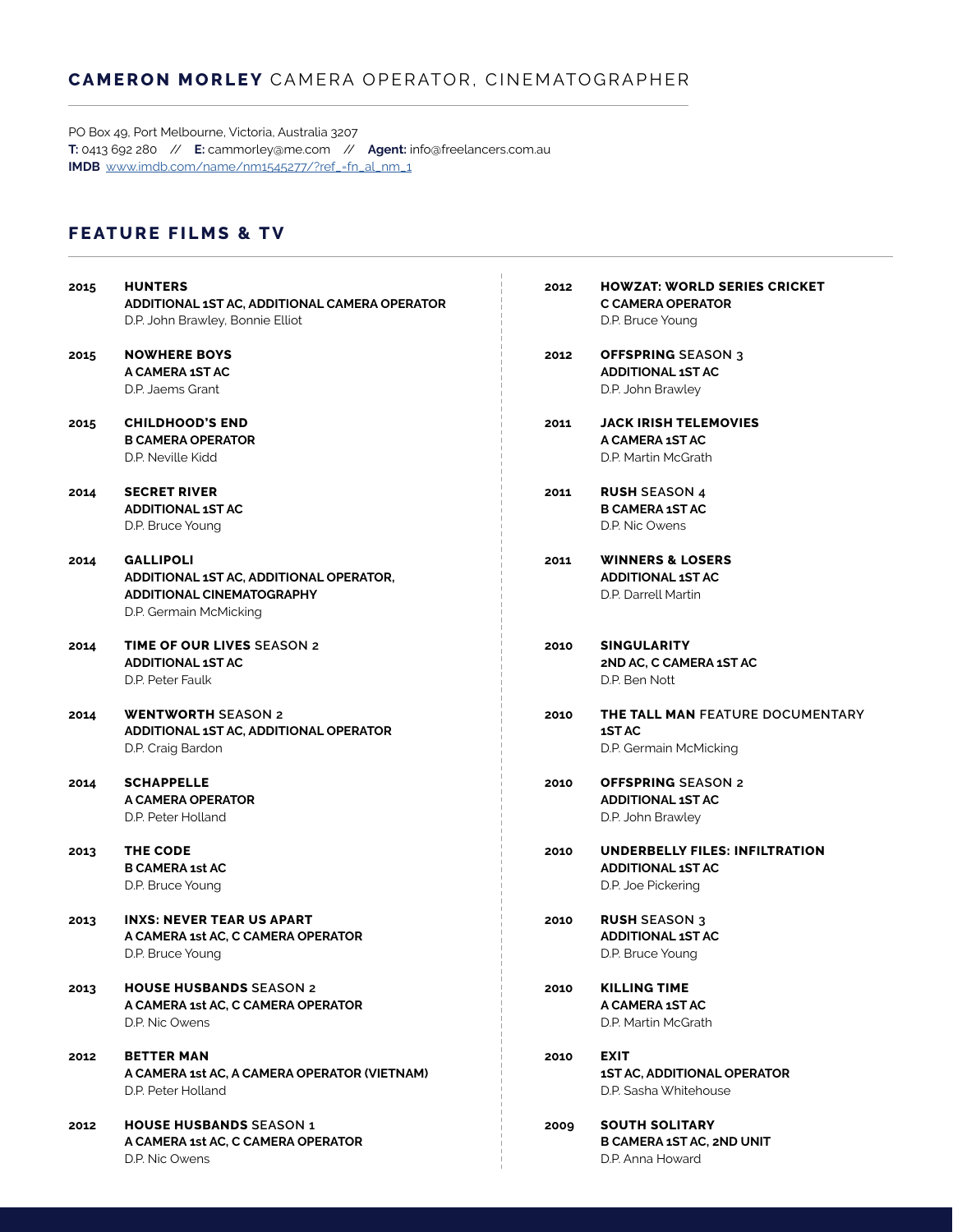#### **CAMERON MORLEY** CAMERA OPERATOR, CINEMATOGRAPHER

 $\frac{1}{4}$ 

PO Box 49, Port Melbourne, Victoria, Australia 3207 **T:** 0413 692 280 // **E:** cammorley@me.com // **Agent:** info@freelancers.com.au **IMDB** www.imdb.com/name/nm1545277/?ref\_=fn\_al\_nm\_1

#### **FEATURE FILMS & TV**

D.P. Greg Gardiner (USA)

| 2009 | <b>ARCTIC BLAST</b><br><b>B CAMERA 1ST AC</b><br>D.P. Marcus Windon                          | 2003 | THE ILLUSTRATED FAMILY I<br>2ND AC, ADDITIONAL 1ST AC<br>D.P. Kevin Hayward (NZ)                                                                     |
|------|----------------------------------------------------------------------------------------------|------|------------------------------------------------------------------------------------------------------------------------------------------------------|
| 2009 | <b>KINGS OF MYKONOS</b><br><b>B CAMERA 1ST AC (MELBOURNE)</b><br>D.P. Mark Wareham           | 2003 | THE NATALIE WOOD STORY<br><b>ADDITIONAL 2ND AC</b><br>D.P. John Stokes                                                                               |
| 2009 | <b>KIN</b><br><b>B CAMERA 1ST AC</b><br>D.P. Katie Milwright                                 | 2002 | <b>LIQUID BRIDGE</b><br><b>2ND AC SECOND UNIT</b><br>D.P. Roger Buckingham                                                                           |
| 2008 | <b>THE KNOWING</b><br><b>1ST AC PICK-UPS</b><br>D.P. Simon Duggan                            | 2001 | <b>SCOOBY DOO</b><br><b>VIDEO ASSIST OPERATOR SEC</b><br>D.P. Roger Lanser                                                                           |
| 2008 | <b>WOLVERINE 2ND UNIT</b><br>ADDITIONAL 1ST AC, ADDITIONAL 2ND AC<br>D.P. Brad Shield        | 2000 | <b>QUEEN OF THE DAMNED</b><br><b>VIDEO ASSIST OPERATOR SEC</b><br>D.P. lan Jones                                                                     |
| 2007 | <b>NIM'S ISLAND</b><br>2ND AC SECOND UNIT, PICK-UPS                                          | 2000 | <b>STAR WARS EPISODE II</b><br><b>VIDEO ASSIST, HD ASSISTANT</b><br>D.P. David Tattersall                                                            |
| 2007 | <b>THE RUINS</b><br>A CAMERA 2ND AC, ADDITIONAL 1ST AC<br>D.P. Darius Khondji                | 2000 | <b>MOULIN ROUGE</b><br><b>VIDEO SPLIT ASSISTANT/OPE</b><br>D.P. Don McAlpine                                                                         |
| 2006 | WHERE THE WILD THINGS ARE 2ND UNIT<br>A CAMERA 2ND AC, ADDITIONAL 1ST AC<br>D.P. Brad Shield | 1999 | <b>MISSION IMPOSSIBLE II</b><br><b>VIDEO SPLIT ASSISTANT</b><br>D.P. Jeffrey Kimble (USA)                                                            |
| 2006 | <b>CLUBLAND</b><br>A CAMERA 2ND AC, B CAMERA 1st AC<br>D.P. Mark Wareham                     | 1999 | <b>MY MOTHER FRANK</b><br><b>VIDEO ASSIST OPERATOR</b><br>D.P. Brian Breheny                                                                         |
| 2005 | <b>GHOSTRIDER</b><br>A CAMERA 2ND AC, ADDITIONAL 1ST AC<br>D.P. Russell Boyd                 |      |                                                                                                                                                      |
| 2005 | THE MARINE<br>A CAMERA 2ND AC, C CAMERA 1ST AC, D CAM OPERATOR<br>D.P. David Eggby           |      | <b>COMMERCIALS</b>                                                                                                                                   |
| 2004 | <b>STAR WARS EPISODE III</b><br><b>2ND AC PICK-UPS</b><br>D.P. Carl Miller (USA)             |      | Cameron has worked on many comm<br>1st AC and 2nd AC. Cinematographers<br>worked with include Danny Ruhlmanr<br>Phillips, Simon Duggan, Russell Boyd |
| 2004 | <b>MASK II</b><br>TRUCK / CLAPPER LOADER                                                     |      | Anna Howard to name a few.                                                                                                                           |

|    | D.P. Roger Lanser                                                                                                                                                                                                                                                                                                                                                                                          |
|----|------------------------------------------------------------------------------------------------------------------------------------------------------------------------------------------------------------------------------------------------------------------------------------------------------------------------------------------------------------------------------------------------------------|
| ĴО | <b>QUEEN OF THE DAMNED</b><br><b>VIDEO ASSIST OPERATOR SECOND UNIT</b><br>D.P. lan Jones                                                                                                                                                                                                                                                                                                                   |
| ĴО | <b>STAR WARS EPISODE II</b><br><b>VIDEO ASSIST, HD ASSISTANT</b><br>D.P. David Tattersall                                                                                                                                                                                                                                                                                                                  |
| ĴО | <b>MOULIN ROUGE</b><br><b>VIDEO SPLIT ASSISTANT/OPERATOR</b><br>D.P. Don McAlpine                                                                                                                                                                                                                                                                                                                          |
| 99 | <b>MISSION IMPOSSIBLE II</b><br><b>VIDEO SPLIT ASSISTANT</b><br>D.P. Jeffrey Kimble (USA)                                                                                                                                                                                                                                                                                                                  |
| 99 | <b>MY MOTHER FRANK</b><br><b>VIDEO ASSIST OPERATOR</b><br>D.P. Brian Breheny                                                                                                                                                                                                                                                                                                                               |
|    | <b>COMMERCIALS</b>                                                                                                                                                                                                                                                                                                                                                                                         |
|    | Cameron has worked on many commercials as Operator,<br>1st AC and 2nd AC. Cinematographers Cameron has<br>$\mathbf{A}$ and $\mathbf{A}$ and $\mathbf{A}$ and $\mathbf{A}$ and $\mathbf{A}$ and $\mathbf{A}$ and $\mathbf{A}$ and $\mathbf{A}$ and $\mathbf{A}$ and $\mathbf{A}$ and $\mathbf{A}$ and $\mathbf{A}$ and $\mathbf{A}$ and $\mathbf{A}$ and $\mathbf{A}$ and $\mathbf{A}$ and $\mathbf{A}$ and |

**THE ILLUSTRATED FAMILY DOCTOR**

**VIDEO ASSIST OPERATOR SECOND UNIT**

worked with include Danny Ruhlmann, Matt Stewart, Gary Phillips, Simon Duggan, Russell Boyd, Martin McGrath and Anna Howard to name a few.